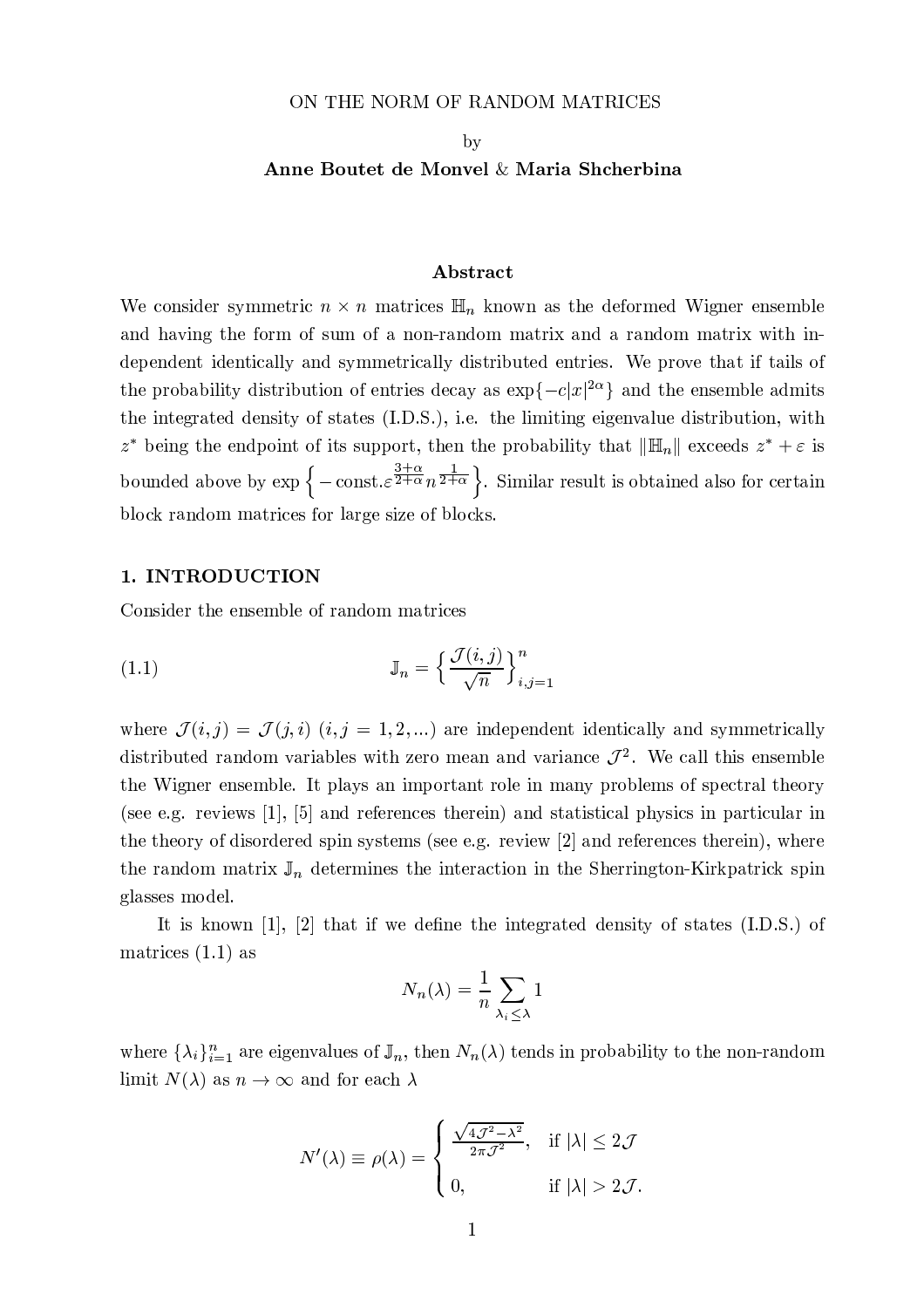This implies that the number of eigenvalues of  $\mathbb{J}_n$  lying outside of interval  $[-2\mathcal{J}, 2\mathcal{J}]$ being divided by n, tends to zero in probability as  $n \to \infty$ . However, in many problems of random matrix theory and statistical physics we need more precise information on behaviour of  $\lambda_n$ . In particular, it is important to know the values of the extreme eigenvalues, i.e. the norm of respective random matrix.

In this paper we give a large deviation type bound for

$$
(1.2)\t\t\t\t\t\Pr\{\|J_n\| > 2\mathcal{J} + \varepsilon\}
$$

In particular, our bound (see Theorem 1 below) is such that

(1.3) 
$$
\sum_{n=1}^{\infty} \Pr\{\|J_n\| > 2\mathcal{J} + \varepsilon\} < \infty
$$

Thus, according to the Borel-Cantelli lemma if n is large enough, then with probability 1 all eigenvalues are inside of  $[2\mathcal{J} - \varepsilon, 2\mathcal{J} + \varepsilon]$ .

We consider also the same question for the so-called deformed Wigner ensemble [2]:

(1.4) 
$$
H_n(i,j) = (\mathbb{H}_n^{(0)} + \mathbb{J}_n)(i,j) \qquad (i,j = 1,...,n)
$$

where  $\mathbb{J}_n$  has the form (1.1) and  $\mathbb{H}_n^{(0)}$  has the limiting I.D.S.  $N^{(0)}(\lambda)$  as  $n \to \infty$ , i.e. for any interval  $(a, b)$ :

(1.5) 
$$
\lim_{n \to \infty} \int_a^b dN_n^{(0)}(\lambda) = \int_a^b dN^{(0)}(\lambda).
$$

For ensemble (1.4) it is also known [2] that its I.D.S.  $N_n(\lambda)$  converges in probability to the non-random limit  $N(\lambda)$  and that its Stieltjes transform

$$
g(z) = \int \frac{dN(\lambda)}{\lambda - z}, \qquad \qquad \text{Im}\, z \neq 0
$$

is the unique solution of the equation

(1.6) 
$$
g(z) = \int (\lambda - \mathcal{J}^2 g(z) - z)^{-1} dN^{(0)}(\lambda)
$$

such that  $\text{Im } g(z) \cdot \text{Im } z > 0$ ,  $\text{Im } z \neq 0$ .

Let  $z^*$  be the right-hand endpoint of the support of  $N(\lambda)$ . Then the analog of (1.2) for this ensemble is

$$
\Pr\{\|\mathbb{H}_n\| > z^* + \varepsilon\}
$$

and we give an upper bound for this probability (Theorem 2 below) of the same type.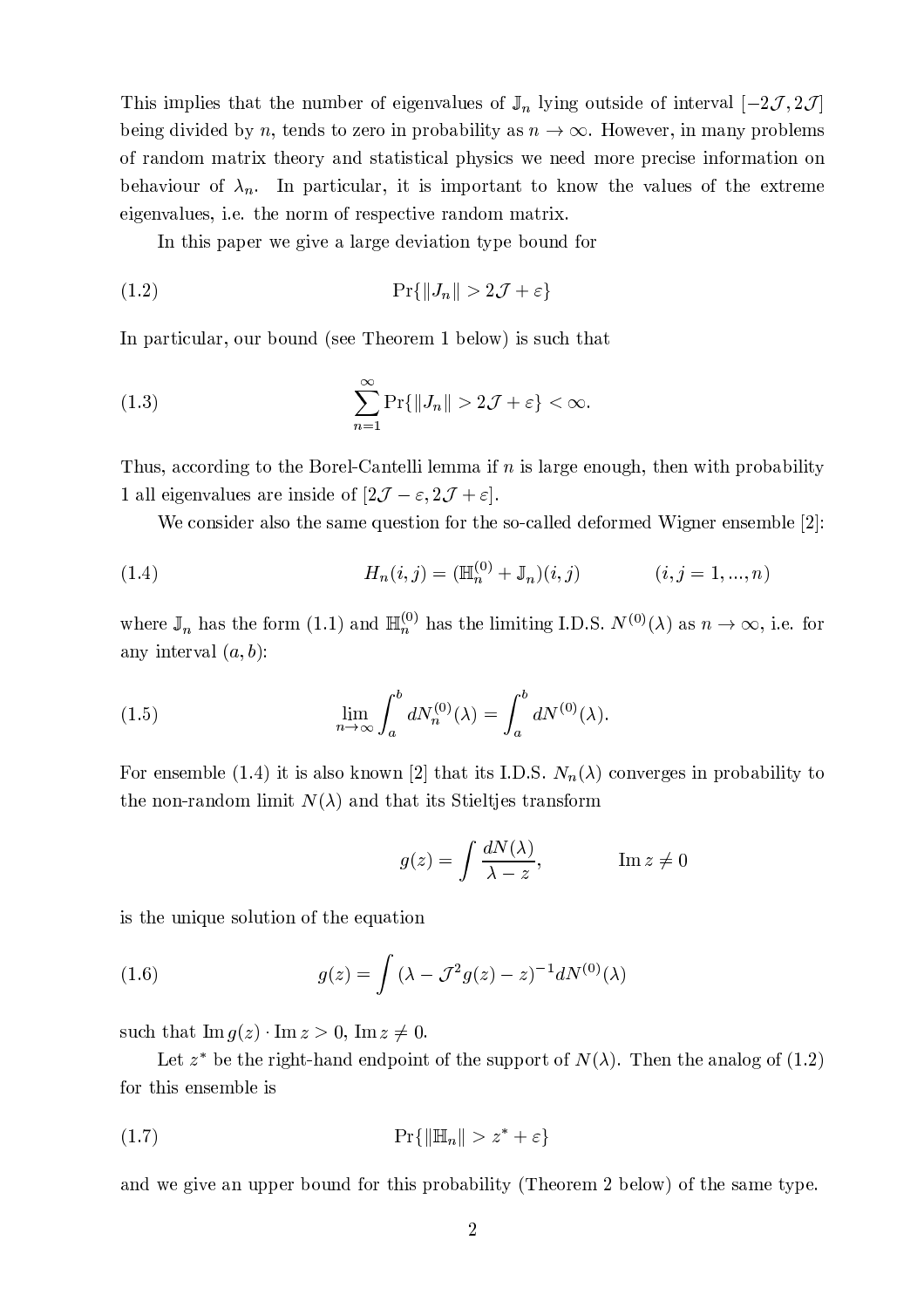And the last ensemble which we will be interested in is the Wegner ensemble [2]

(1.8) 
$$
H_{n,\Lambda}(x,i;y,j) = \left(\mathbb{H}_{\Lambda}^{(0)} + \mathbb{J}_{n,\Lambda}\right)(x,i;y,j) \qquad (x,y \in \Lambda \subset \mathbb{Z}^d, i,j = 1,\ldots,n)
$$

where  $\Lambda$  is a cube of side length L centered at the origin. Unlike ensembles (1.1) and (1.4) this ensemble consist of matrices acting in  $\underset{x \in \Lambda}{\otimes} \mathbb{R}^n$  i.e. having the "block" structure. Here the matrix  $\mathbb{H}_{\Lambda}^{(0)}$  has entries

(1.9) 
$$
H_{\Lambda}^{(0)}(x,i;y,j) = H_{\Lambda}^{(0)}(x-y)\delta_{ij} \qquad (x,y \in \Lambda, \ i,j = 1,...,n)
$$

and corresponds to the interaction between the "blocks". We impose the periodic boundary conditions. In terms of  $H_{\Lambda}^{(0)}$  they mean that  $H_{\Lambda}^{(0)}(x+Lr) = H_{\Lambda}^{(0)}(x), r \in \mathbb{Z}^{d}$ . The matrix  $\mathbb{J}_{n,\Lambda}$ ,

(1.10) 
$$
\mathbb{J}_{n,\Lambda}(x,i;y,j) = \delta(x-y)\mathcal{J}(x;i,j)\frac{1}{\sqrt{n}}
$$

corresponds to an interaction inside each "block". Here

$$
\mathcal{J}(x;i,j) = \mathcal{J}(x;j,i) \qquad (x \in \mathbb{Z}^d, \ i, j = 1,2,...)
$$

are independent identically and symmetrically distributed random variables with zero mean and variance  $\mathcal{J}^2$ . Some results of the rigorous study of this ensemble can be found in the review [2]. The I.D.S. of this ensemble is defined as

$$
N_{n,\Lambda}(\lambda) = (|\Lambda|n)^{-1} \sum_{\lambda_i \leq \lambda} 1
$$

where  $\lambda_i$  are eigenvalues of  $H_{n,\Lambda}$ . It can be shown [3] that with probability 1 there exists the non-random limit

(1.11) 
$$
\lim_{\substack{n \to \infty \\ |\Lambda| \to \infty}} N_{n,\Lambda}(\lambda) = N(\lambda)
$$

which coincides with that for ensemble (1.4) if  $H_n^{(0)}$  and  $H_{\Lambda}^{(0)}$  have the same limiting I.D.S. Again we will estimate

$$
\Pr\{\|H_{n,\Lambda}\| > z^* + \varepsilon\},\
$$

where  $z^*$  has the same meaning as in (1.7).

For the case of Gaussian  $\mathcal{J}(i, j)$  the norm of  $\mathbb{J}_n$  (1.1) was estimated in [4]. The bound obtained is

$$
\Pr\{\|\mathbb{J}_{n,\Lambda}\|>2\mathcal{J}+\varepsilon\}\leq \exp\{-\mathrm{const.}\varepsilon.\,N^{\frac{\varepsilon}{3}}\}.
$$

 $\Omega$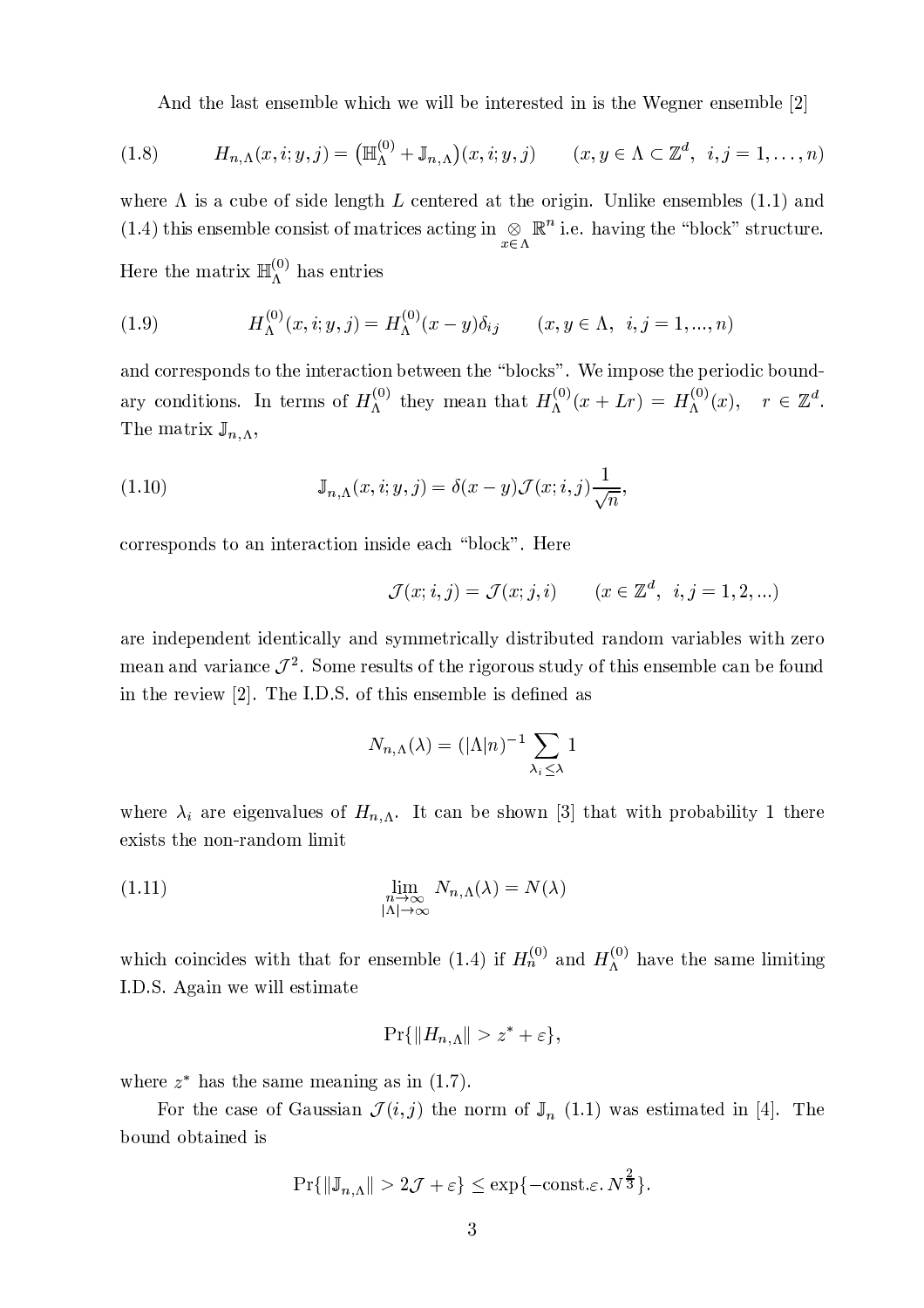In [5] it was proven that if  $\mathcal{J}(i, j)$  have finite 4<sup>th</sup> moment, then with probability 1:

$$
\lim_{n\to\infty} \|\mathbb{J}_n\| = 2\mathcal{J}
$$

In present paper we will assume only that

(1.12) 
$$
E\{\mathcal{J}^{2k+2}(i,j)\}\leq C\mathcal{J}^2k^{\alpha}E\{\mathcal{J}^{2k}(i,j)\}.
$$

Here and below symbol  $E\{\ldots\}$  means averaging with respect to the random variables.

The method which we are using here is rather similar to that used in the pioneer paper by Wigner [6].

# 2. THE MAIN RESULTS

**Theorem 1.** Let us consider random matrices  $(1.1)$  satisfying conditions  $(1.12)$ . Then

(2.1) 
$$
\Pr\left\{\|\mathbb{J}_n\| > 2\mathcal{J}(1+\varepsilon)\right\} \leq n \exp\left\{-M\varepsilon^{\frac{3+\alpha}{2+\alpha}}n^{\frac{1}{2+\alpha}}\right\}
$$

where M does not depend on n and  $\varepsilon$ .

The proof of Theorem 1 is based on the following lemma:

Lemma 1. Let

$$
a_k^{(n)} = a_k^{(n)}(\mathcal{J}) = \mathbf{E} \left\{ \frac{1}{n} \text{tr} \mathbb{J}_n^{2k} \right\}
$$

then for  $1 < k \leq (\frac{n\varepsilon}{64C})^{(\alpha+2)^{-1}}$ , where C is specified by (1.12), we have

(2.2) 
$$
a_{k+1}^{(n)} = \mathcal{J}^2 \sum_{\ell=0}^k a_{\ell}^{(n)} a_{k-\ell}^{(n)} + \mathcal{O}\left(\frac{1}{n}\right)
$$

(2.3) 
$$
a_{k+1}^{(n)} \leq \mathcal{J}^2 (1+\varepsilon) \sum_{\ell=0}^k a_{\ell}^{(n)} a_{k-\ell}^{(n)}.
$$

## Proof of Theorem 1

We will prove Lemma 1 later. Now let us derive  $(2.1)$  from  $(2.2)$  and  $(2.3)$ . To this end we introduce the sequence of numbers  $a_k^*$  by recurrence formula:

(2.4) 
$$
a_{k+1}^* = \mathcal{J}^2 (1+\varepsilon) \sum_{\ell=0}^k a_{\ell}^* a_{k-\ell}^*
$$

and initial conditions

(2.5) 
$$
a_0^* = 1 \qquad a_1^* = \mathcal{J}^2(1+\varepsilon)
$$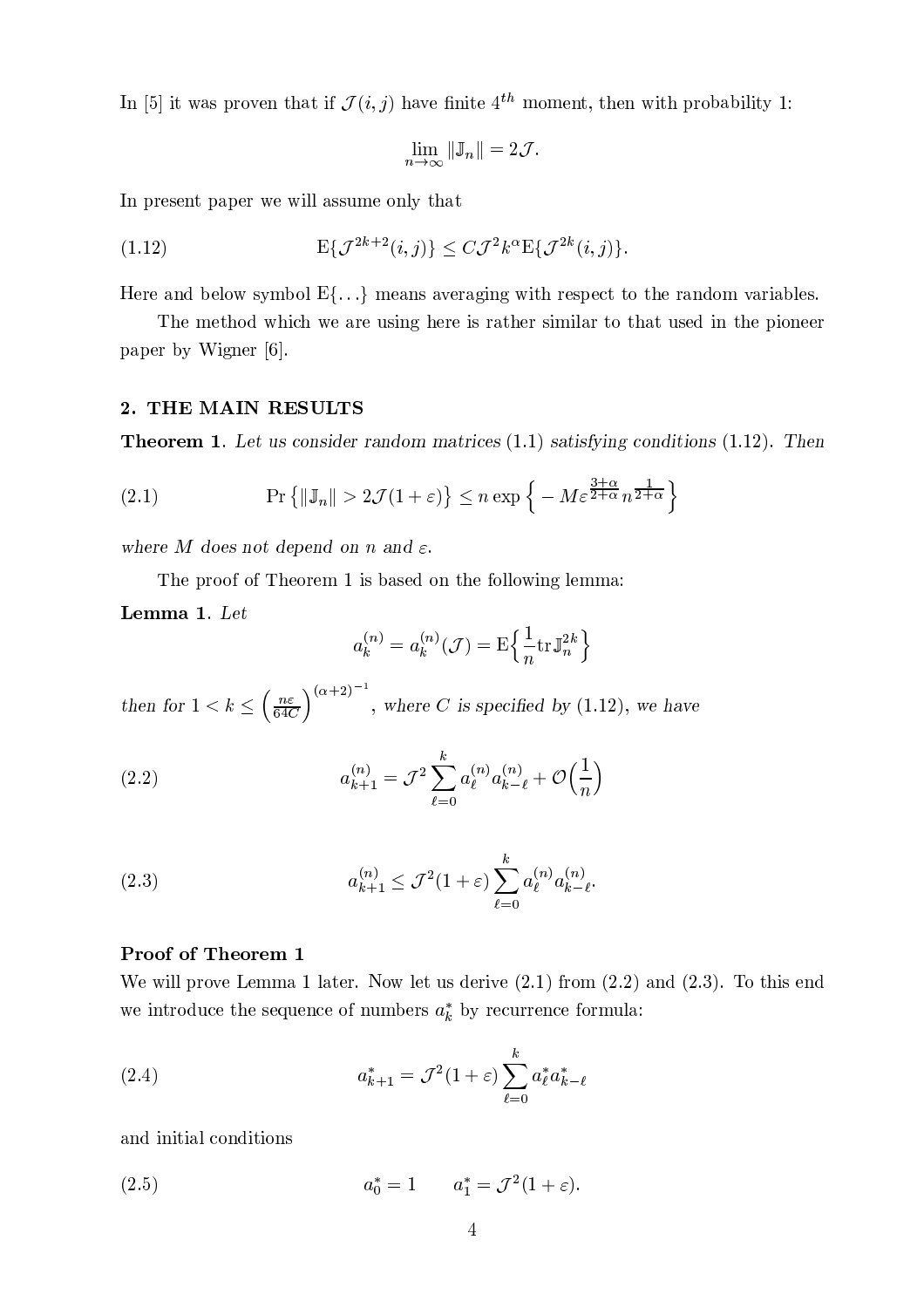It is easy to check that

$$
a_0^{(n)} = a_0^* \qquad a_1^{(n)} < a_1^*.
$$

Therefore from inequality (2.3) one can derive by induction that for  $k \leq \left(\frac{n\varepsilon}{64C}\right)^{(\alpha+2)^{-1}}$ we have

$$
(2.6) \qquad \qquad a_k^{(n)} \le a_k^*
$$

On the other hand from relations  $(2.2)$  it follows that if for finite k we take the limit in the r.h.s. and l.h.s. of  $(2.2)$ , then we prove that there exists

$$
a_k(\mathcal{J}) = \lim_{n \to \infty} a_k^{(n)}(\mathcal{J})
$$

and if we set  $\bar{\mathcal{J}} = \sqrt{1+\varepsilon}\mathcal{J}$ , then  $a_k(\bar{\mathcal{J}})$  satisfy relations (2.4), (2.5). Therefore

$$
a_k(\bar{\mathcal{J}})=a_k^*
$$

Besides, according to [2]

$$
a_k(\bar{\mathcal{J}}) = \frac{1}{2\pi \bar{\mathcal{J}}^2} \int_{-2\bar{\mathcal{J}}}^{2\bar{\mathcal{J}}} \lambda^{2k} \sqrt{4\bar{\mathcal{J}}^2 - \lambda^2} d\lambda \le (2\bar{\mathcal{J}})^{2k}
$$

and from the inequality (2.6) it follows that for  $k \leq \left(\frac{n\varepsilon}{64C}\right)^{(\alpha+2)^{-1}}$ 

(2.7) 
$$
a_k^{(n)} \leq (2\bar{\mathcal{J}})^{2k} = \left(2\mathcal{J}\sqrt{1+\varepsilon}\right)^{2k}.
$$

Now let us use the simple inequality

$$
a_k^{(n)} = \mathbf{E}\left\{\frac{1}{n}\operatorname{tr}\mathbb{J}_n^{2k}\right\} \ge \frac{1}{n}\int_0^\infty \lambda^{2k} dP(\lambda) \ge \left[2\mathcal{J}(1+\varepsilon)\right]^{2k} P(2\mathcal{J}(1+\varepsilon))\frac{1}{n}.
$$

Here  $P(\lambda) = \Pr\{\|J_n\| > \lambda\}$ . We obtain for  $k = \left(\frac{n\varepsilon}{64C}\right)^{(\alpha+2)^{-1}}$ 

$$
P(2\mathcal{J}(1+\varepsilon)) \le n \left( \frac{2\mathcal{J}\sqrt{1+\varepsilon}}{2\mathcal{J}(1+\varepsilon)} \right)^{2k} \le n \exp\Big\{-M\varepsilon^{\frac{3+\alpha}{2+\alpha}} n^{\frac{1}{2+\alpha}} \Big\}.
$$

This estimate proves Theorem 1.

## Proof of Lemma 1

By definition

(2.8) 
$$
a_k^{(n)} = \sum_{i_1,\dots,i_{2k}} \frac{1}{n^k} \mathrm{E} \{ \mathcal{J}(i_1,i_2) \mathcal{J}(i_2,i_3) \cdots \mathcal{J}(i_{2k},i_1) \}
$$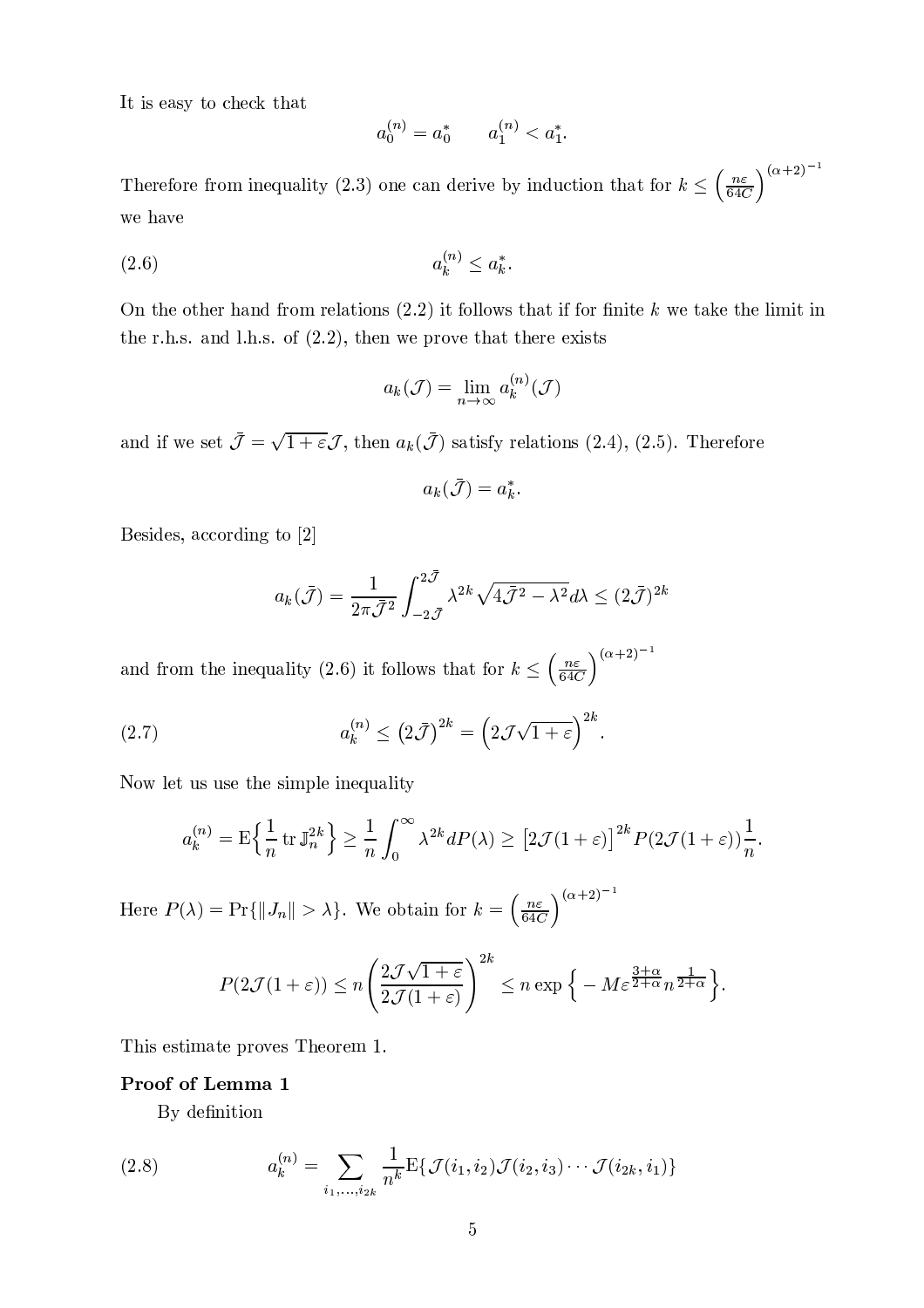Since  $\mathcal{J}(i, j)$  are inde  $\ell$  and induced at the contract of the contract of the contract of the contract of the contract of the contract of the contract of the contract of the contract of the contract of the contract of the contract of the contr if for some  $\ell$ :

(2.9) 
$$
(i_{\ell}, i_{\ell+1}) = (i_1, i_2)
$$
 or  $(i_{\ell}, i_{\ell+1}) = (i_2, i_1).$ 

Thus we can write the representation

(2.10) 
$$
a_k^{(n)} = \Sigma_1(k) + \Sigma_2(k) = \Sigma_1^1(k) + \Sigma_2^1(k) + \Sigma_3(k)
$$

where

$$
\Sigma_1(k) = \sum_{\ell=0}^{2k-2} \mathbf{E} \bigg\{ \frac{1}{n} \sum_{i_1, i_2} \frac{\mathcal{J}(i_1, i_2)}{\sqrt{n}} \Big( \mathbb{J}_n^{2\ell} \Big) (i_2, i_1) \frac{\mathcal{J}(i_1, i_2)}{\sqrt{n}} \Big( \mathbb{J}_n^{2k-2-2\ell} \Big) (i_2, i_1) \bigg\},
$$
  

$$
\Sigma_2(k) = \sum_{\ell=0}^{2k-2} \mathbf{E} \bigg\{ \frac{1}{n} \sum_{i_1, i_2} \frac{\mathcal{J}(i_1, i_2)}{\sqrt{n}} \Big( \mathbb{J}_n^{2\ell} \Big) (i_2, i_2) \frac{\mathcal{J}(i_2, i_1)}{\sqrt{n}} \Big( \mathbb{J}_n^{2k-2-2\ell} \Big) (i_1, i_1) \bigg\}.
$$

 $\Sigma^{\texttt{1}}_1(k)$  and  $\Sigma$  $(k)$  and  $\Sigma_2^1(k)$  include those terms of  $\Sigma_1(k)$  and  $\Sigma_2$  $(k)$  and  $\Sigma_2(k)$  which contain only two  $\mathcal{I}(i_1, i_2)$  $\mathcal{J}(i_1, i_2)$  $\eta_{\Omega}$ or  $\mathcal{J}(i_2,i_1)$  and  $\Sigma_2$  $(i_2, i_1)$  ar  $\lambda$  -production - particles are production and production production production of the production of the production of the production of the production of the production of the production of the production of the product (three is impossible due to the symmetry of distribution of  $\mathcal{J}(i_1,i_2)$ ). It is  $\sqrt{2}$  $(i_2)$ ). It is important a is the state of the signal point  $\Lambda$  . The signal point  $\Lambda$  is the signal point  $\Lambda$ ´  $\mathcal{L}$  and  $\mathcal{L}$  and  $\mathcal{L}$  and  $\mathcal{L}$  are a symplectic intervals of a symplectic intervals of  $\mathcal{L}$ positive.

P-g oMJ\sUTMQT\]V[ba\]M-\]iUM Yq i3 TQPSju¾DX° ä 

$$
(2.11) \qquad \Sigma_1^1(k) = \mathcal{J}^2 \sum_{\ell=0}^{2k-2} \mathbf{E} \bigg\{ \sum_{i_1,i_2} \frac{1}{n^2} (\mathbb{J}_n^{2\ell})(i_2,i_1) (\mathbb{J}_n^{2k-2-2\ell})(i_2,i_1) \bigg\} \le \frac{2k}{n} \mathcal{J}^2 a_{k-1}^{(n)},
$$

(2.12) 
$$
\Sigma_2^1(k) \leq \sum_{\ell=0}^{2k-2} \mathcal{J}^2 \mathbf{E} \Big\{ \frac{1}{n} \operatorname{tr}(\mathbb{J}_n^{2\ell}) \frac{1}{n} \operatorname{tr}(\mathbb{J}_n^{2k-2-2\ell}) \Big\}.
$$

 $\mathbf{D} \perp \mathbf{C}$  is  $\ell \perp \mathbf{C}$  and  $\mathbf{D} \perp \mathbf{C}$ 

(2.13) 
$$
E\left\{\frac{1}{n}\operatorname{tr}(\mathbb{J}_{n}^{\ell})\operatorname{tr}(\mathbb{J}_{n}^{m})\right\} - E\left\{\frac{1}{n}\operatorname{tr}(\mathbb{J}_{n}^{\ell})\right\} \cdot E\left\{\frac{1}{n}\operatorname{tr}(\mathbb{J}_{n}^{m})\right\}
$$

$$
\leq \ell_{2m} E\int 1 \sum \mathcal{I}(i - i_{n}) (\mathbb{J}_{n}^{\ell-1}) \mathcal{I}(i_{n} - i_{n}) \mathcal{I}(i - i_{n}) (\mathbb{J}_{n}^{m-1}) \mathcal{I}(i_{n} - i_{n})
$$

$$
\leq \ell m \mathcal{E} \bigg\{ \frac{1}{n^3} \sum_{j_1, j_2} \mathcal{J}(j_1, j_2) (\mathbb{J}_n^{\ell-1}) \mathcal{J}(j_2, j_1) \mathcal{J}(j_1, j_2) (\mathbb{J}_n^{m-1}) \mathcal{J}(j_2, j_1) \bigg\} \n\leq \frac{4k^2 \cdot k^{\alpha}}{n^2} \mathcal{J}^2 C a_{(\ell+m-2)/2}^{(n)}
$$

 $\mathcal{M}$  is the same of the same of the same of the same of the same of the same of the same of the same of the same of the same of the same of the same of the same of the same of the same of the same of the same of the s

(2.14) 
$$
\Sigma_2^1(k) \leq \mathcal{J}^2 \sum_{\ell=0}^{k-1} a_{\ell}^{(n)} a_{k-1-\ell}^{(n)} + \frac{8k^{3+\alpha}}{n^2} C \mathcal{J}^2 a_{k-2}
$$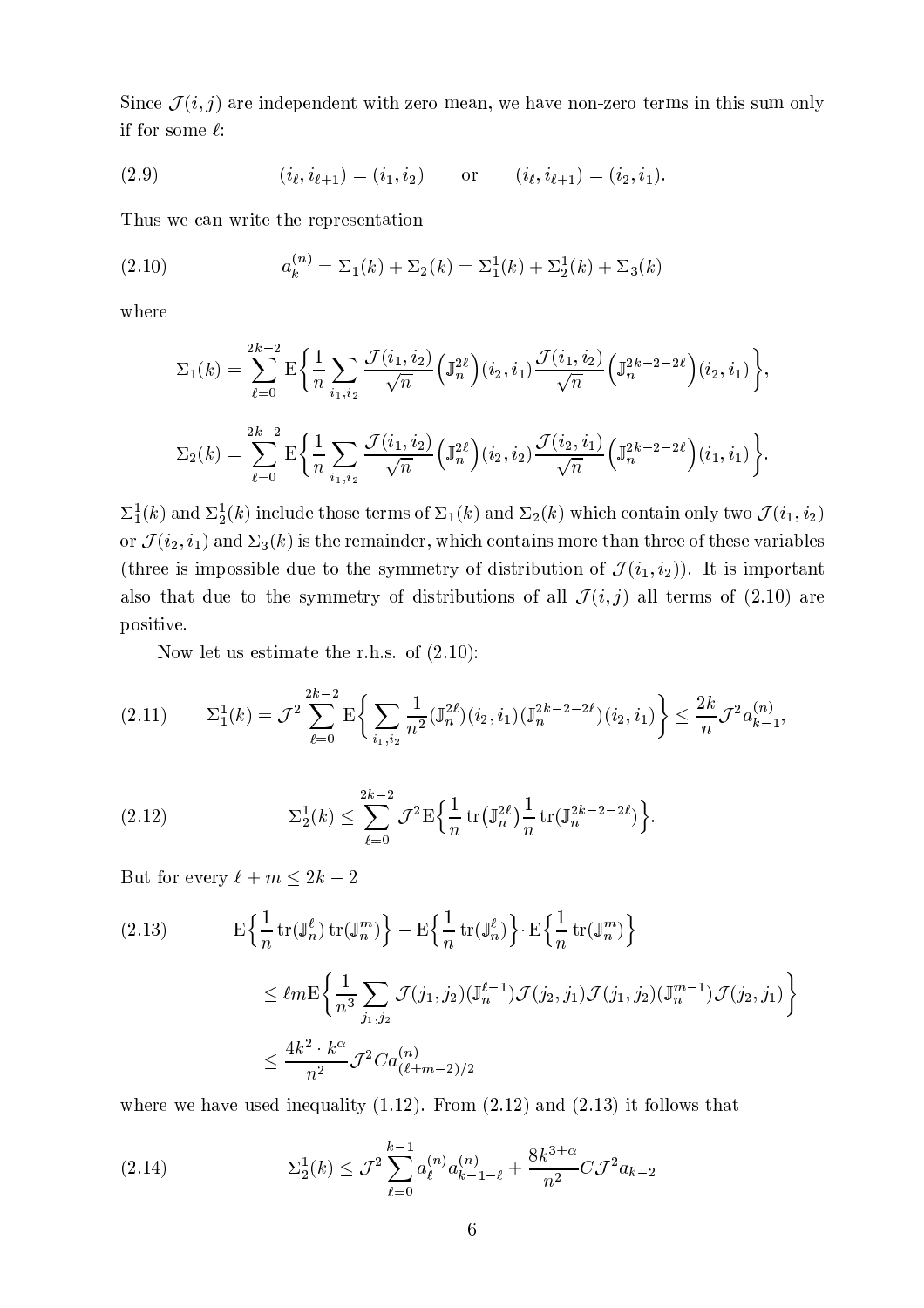It remains to estimate  $\Sigma_{\varepsilon}(k)$  . To this and we single out such factors in  $\mathbb{I}^{k-1}$  whose VXRUWUVXOQMQT aY]MbGµ  $[i_2]$  or  $(i_2, i_1)$ . 8LNMP\ aVXR

$$
(2.15)
$$

$$
\Sigma_{3}(k) \leq \frac{1}{n^{3}} \sum_{\ell_{1}+\ell_{2}+\ell_{3}+\ell_{4}=2k-4}
$$
\n
$$
E\Biggl\{\sum_{i_{1},i_{2}}\mathcal{J}(i_{1},i_{2})\left(\mathbb{J}_{n}^{\ell_{1}}\right)(i_{1},i_{2})\mathcal{J}(i_{1},i_{2})\cdot\left(\mathbb{J}_{n}^{\ell_{2}}\right)(i_{2},i_{1})\mathcal{J}(i_{1},i_{2})\cdot\left(\mathbb{J}_{n}^{\ell_{3}}\right)(i_{2},i_{1})\mathcal{J}(i_{1},i_{2})\cdot\left(\mathbb{J}_{n}^{\ell_{4}}\right)(i_{2},i_{1})
$$
\n
$$
+\sum_{i_{1},i_{2}}\mathcal{J}(i_{1},i_{2})\left(\mathbb{J}_{n}^{\ell_{1}}\right)(i_{1},i_{2})\mathcal{J}(i_{2},i_{1})\cdot\left(\mathbb{J}_{n}^{\ell_{2}}\right)(i_{1},i_{2})\mathcal{J}(i_{2},i_{1})\cdot\left(\mathbb{J}_{n}^{\ell_{3}}\right)(i_{1},i_{2})\mathcal{J}(i_{2},i_{1})\cdot\left(\mathbb{J}_{n}^{\ell_{4}}\right)(i_{1},i_{1})
$$
\n
$$
+\sum_{i_{1},i_{2}}\mathcal{J}(i_{1},i_{2})\left(\mathbb{J}_{n}^{\ell_{1}}\right)(i_{2},i_{2})\mathcal{J}(i_{2},i_{1})\cdot\left(\mathbb{J}_{n}^{\ell_{2}}\right)(i_{1},i_{1})\mathcal{J}(i_{1},i_{2})\cdot\left(\mathbb{J}_{n}^{\ell_{3}}\right)(i_{2},i_{2})\mathcal{J}(i_{2},i_{1})\cdot\left(\mathbb{J}_{n}^{\ell_{4}}\right)(i_{1},i_{1})+\cdots\Biggr\}
$$

where we have written only 3 of 8 internal sums. Let us estimate the first of these  $\mathcal{M}\subset \mathcal{M}$  are the subset of the matrix  $\mathcal{M}$  are the matrix of the matrix of  $\mathcal{M}$  of  $\mathcal{M}$ 

$$
E\Big\{\sum_{i_1,i_2}\frac{\mathcal{J}^4(i_1,i_2)}{n^3}\big(\mathbb{J}_n^{\ell_1}\big)(i_2,i_1)\big(\mathbb{J}_n^{\ell_2}\big)(i_2,i_1)\big(\mathbb{J}_n^{\ell_3}\big)(i_2,i_1)\big(\mathbb{J}_n^{\ell_4}\big)(i_2,i_1)\Big\}\le
$$
  
\$\leq \frac{\mathcal{J}^2Ck^{\alpha}}{n^2}\mathbb{E}\Big\{\sum\_{i\_1,i\_2,i\_3,i\_4}\frac{\mathcal{J}^2(i\_1,i\_2)}{\sqrt{n}}\big(\mathbb{J}\_n^{\ell\_1}\big)(i\_2,i\_3)\big(\mathbb{J}\_n^{\ell\_2}\big)(i\_2,i\_3)\big(\mathbb{J}\_n^{\ell\_3}\big)(i\_1,i\_4)\big(\mathbb{J}\_n^{\ell\_4}\big)(i\_4,i\_1)\Big\}\$  
\$\leq \frac{\mathcal{J}^2Ck^{\alpha}}{n^2}\mathbb{E}\Big\{\sum\_{i\_1,i\_2}\frac{\mathcal{J}(i\_1,i\_2)}{\sqrt{n}}\big(\mathbb{J}\_n^{\ell\_1+\ell\_2}\big)(i\_2,i\_2)\frac{\mathcal{J}(i\_1,i\_2)}{\sqrt{n}}\big(\mathbb{J}\_n^{\ell\_3+\ell\_4}\big)(i\_1,i\_1)\Big\}\$

aruw/Tvixramiwutiya/iumiytsitetiinii/aruuwutjka/aruuwutiya/aruuwutiya/aruuwutiya/iumiytsitetiinii/kataa kataa

$$
\Sigma_3(k) \le
$$
\n
$$
\le \frac{8k^{\alpha}C\mathcal{J}^2}{n^2} \mathcal{E}\Biggl\{\sum_{\ell_1+\ell_2+\ell_3+\ell_4=2k-4} \frac{\mathcal{J}(i_1,i_2)}{\sqrt{n}} \biggl(\mathbb{J}_n^{\ell_1+\ell_2}\biggr)(i_2,i_2) \frac{\mathcal{J}(i_2,i_1)}{\sqrt{n}} \biggl(\mathbb{J}_n^{\ell_3+\ell_4}\biggr)(i_2,i_1)\Biggr\}
$$
\n
$$
\le \frac{64k^{\alpha+2}C\mathcal{J}^2}{n} \Sigma_2(k-1).
$$

s6\ aOQOQPKY]WUVXRUnZ\]PÈu¾DX° ä

$$
\Sigma_2(k-1) \le a_{k-1}^{(n)} + \Sigma_3(k-1).
$$

Therefore for  $k < (\frac{n\varepsilon}{\sqrt{n}})^{(\alpha+2)^{-1}}$ 

$$
(2.16) \qquad \Sigma_3(k) \le \mathcal{J}^2 \varepsilon \left( a_{k-1}^{(n)} + \Sigma_3(k-1) \right) \le \ldots \le \mathcal{J}^2 \varepsilon \sum_{\ell=1}^k (\mathcal{J}^2 \varepsilon)^{\ell} a_{k-\ell}^{(n)}
$$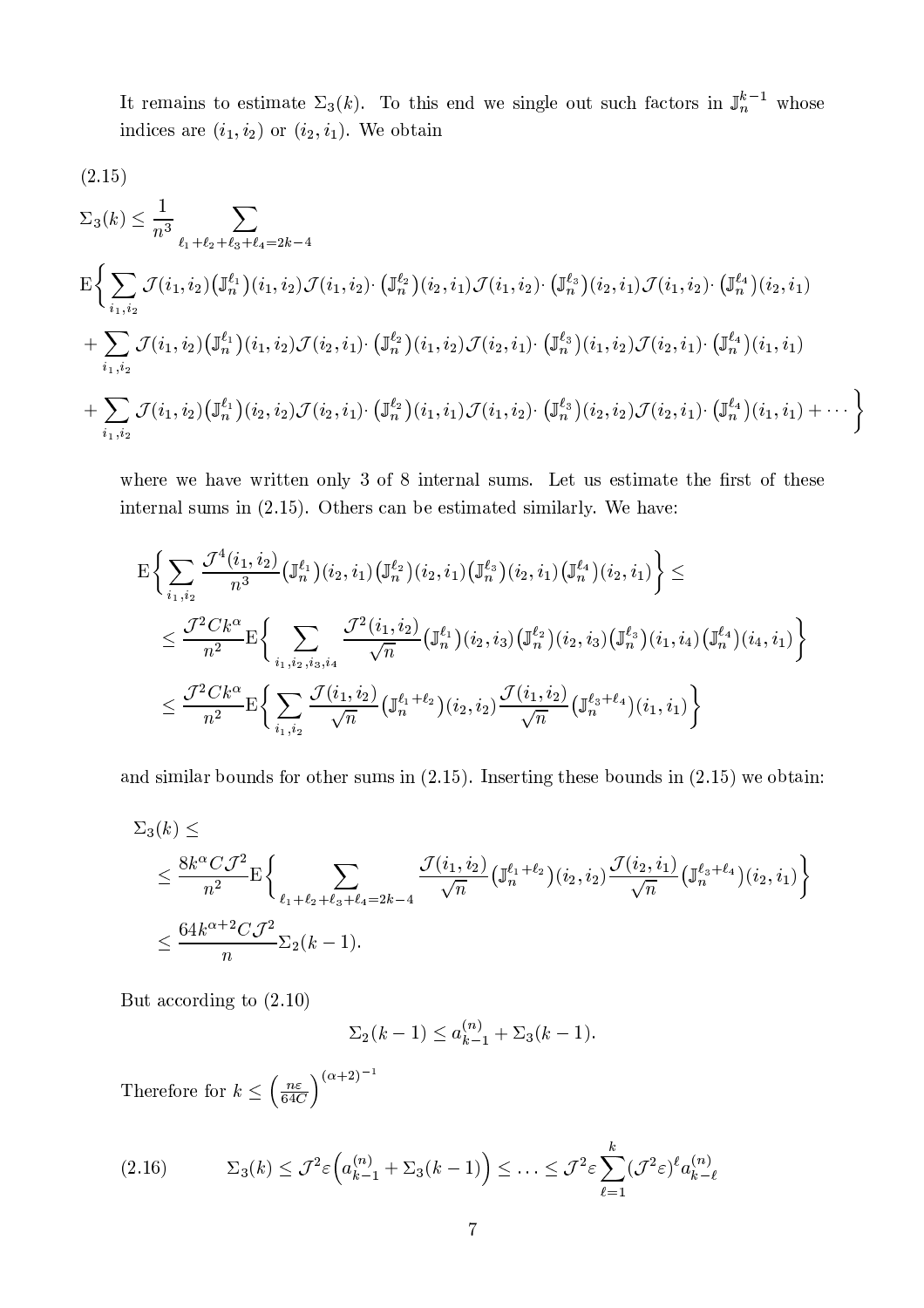and since

$$
a_{\ell}^{(n)} > \mathcal{E}\bigg\{\frac{1}{n^{\ell}}\sum_{i_1,\ldots,i_{\ell}}\mathcal{J}(i_1,i_2)\mathcal{J}(i_2,i_1)\mathcal{J}(i_1,i_3)\mathcal{J}(i_3,i_1)\cdots\mathcal{J}(i_{\ell},i_1)\bigg\} = \mathcal{J}^{2\ell},
$$

it follows from (2.16) that for  $\varepsilon \leq 1$  we have:

(2.17) 
$$
\Sigma_3(k) \leq \mathcal{J}^2 \varepsilon \sum_{\ell=1}^k a_{k-\ell}^{(n)} a_k^{(n)}
$$

Now inequalities  $(2.11)$ ,  $(2.14)$  and  $(2.16)$  give us inequality  $(2.3)$  of Lemma 1. Relation  $(2.2)$  follows from  $(2.10)$ ,  $(2.11)$ , and  $(2.14)$ - $(2.16)$ . Lemma 1 is proved.

Now we will consider the deformed Wigner ensemble  $(1.4)$ .

**Theorem 2.** Let  $\mathbb{H}_n$  has the form (1.4), where  $\mathbb{H}_n^{(0)}$  satisfies (1.5) and  $H_n^{(0)}(i,j) \geq 0$ ,  $\mathbb{J}_n$  has the form (1.1) with  $\mathcal{J}(i, j)$  satisfying condition (1.12). Let also  $z^* (\mathbb{H}_n^{(0)}, \mathcal{J})$  be a right-hand endpoint of the support of  $N(\lambda)$  whose Stieltjes transform is determined by equation  $(1.6)$ . Then

$$
\Pr\left\{ \|\mathbb{H}\| > z^* (\mathbb{H}_n^{(0)}, \mathcal{J}) + \varepsilon \right\} \le n \exp\left\{ -M \varepsilon^{\frac{3+\alpha}{2+\alpha}} n^{\frac{1}{2+\alpha}} \right\}
$$

where M does not depend on n and  $\varepsilon$ .

The idea of the proof of Theorem 2 is the same as that for Theorem 1. It is based on Lemma 2 which is an analog of Lemma 1.

**Lemma 2.** Let  $a_{m,k}^{(n)} = \frac{1}{n} \mathbb{E} \left\{ \text{tr} \left( \mathbb{H}_n^{(0)} \right)^m \mathbb{H}_n^k \right\}$ . Then for all m and  $1 \leq k \leq \left( \frac{n \epsilon M_1}{64C} \right)^{(\alpha+2)^{-1}}$ 

(2.18) 
$$
a_{m,k+1}^{(n)} = a_{m+1,k}^{(n)} + \mathcal{J}^2 \sum_{\ell=0}^{k-2} a_{m,\ell}^{(n)} a_{0,k-\ell-2}^{(n)} + \mathcal{O}\Big(\frac{1}{n}\Big),
$$

(2.19) 
$$
a_{m,k+1}^{(n)} \le a_{m+1,k}^{(n)} + \mathcal{J}^2 (1 + M_1 \varepsilon) \sum_{\ell=0}^{k-2} a_{m,\ell}^{(n)} a_{0,k-\ell-2}^{(n)}
$$

Here

$$
\begin{cases}\nM_1 = \left(\mathcal{J}\frac{\partial z^*}{\partial \mathcal{J}}\right)^{-1} & \text{if } \frac{\partial z^*}{\partial \mathcal{J}} \neq 0 \\
M_1 = 1 & \text{if } \frac{\partial z^*}{\partial \mathcal{J}} = 0.\n\end{cases}
$$

The proof of Lemma 2 is almost literally the same as that of Lemma 1. Therefore we will show only how to derive Theorem 2 from  $(2.18)$  and  $(2.19)$ .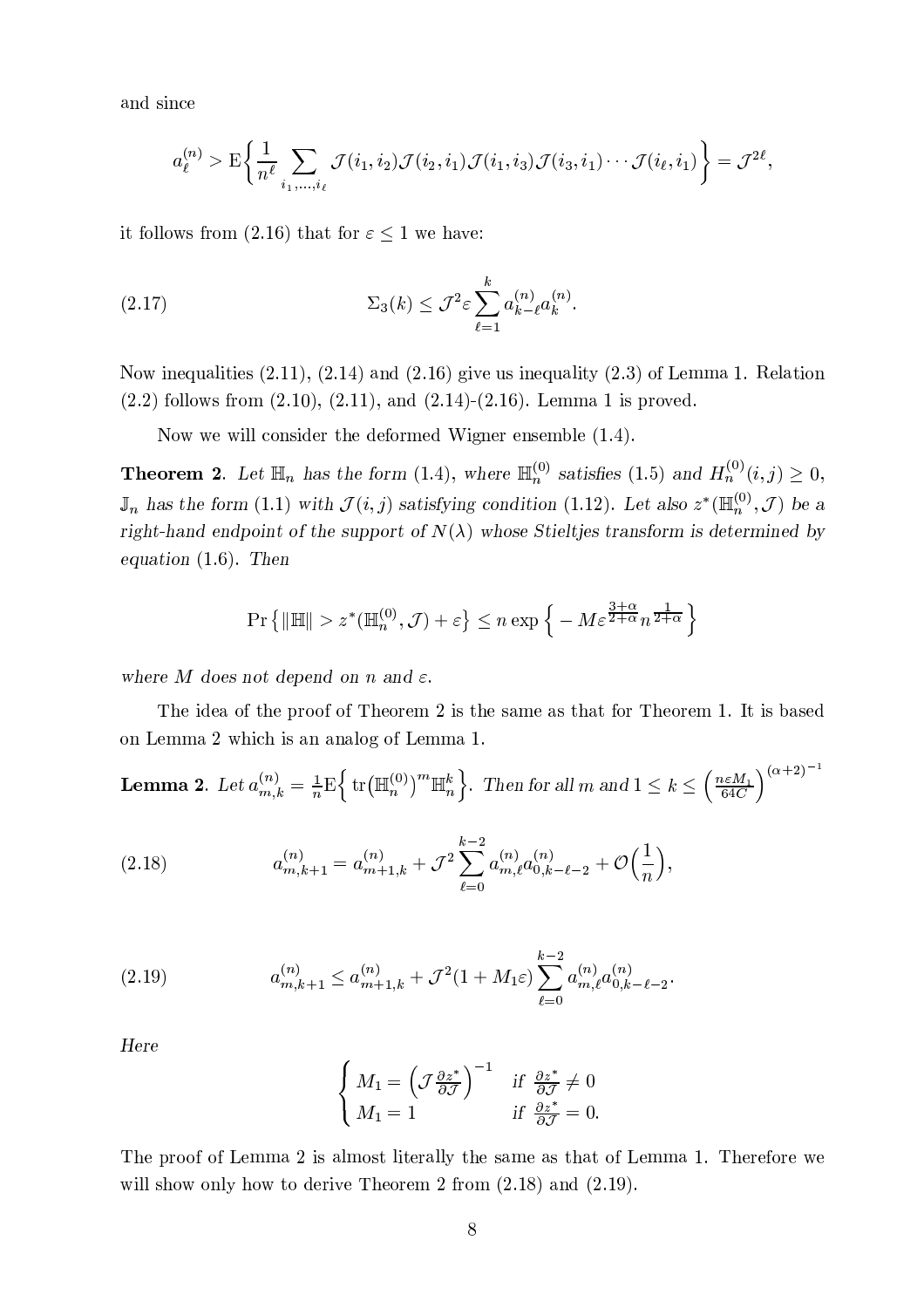As in Theorem 1 let us introduce  $a_{m,k}^*$  by the recurrence relations:

(2.20) 
$$
a_{m,k+1}^{*} = a_{m+1,k}^{*} + \mathcal{J}^{2}(1+M_{1}\varepsilon) \sum_{\ell=0}^{k-2} a_{m,\ell}^{*} a_{0,k-\ell-2}^{*}
$$

and initial conditions

(2.21) 
$$
a_{m,0}^* = \frac{1}{n} \mathrm{E} \left\{ \mathrm{tr} \left( \mathbb{H}_n^{(0)} \right)^m \right\}
$$

By the same arguments as that in Theorem 1, we have

$$
a_{m,k}^{(n)} \le a_{m,k}^* \qquad \left(k \le \left(\frac{n\varepsilon M_1}{64C}\right)^{(\alpha+2)^{-1}}\right)
$$

in particular

$$
a_{0,k}^{(n)} \le a_{0,k}^*.
$$

Now using as in the proof of Theorem 1 the relations  $(2.18)$  and results of  $[2]$  we find that for  $k \leq \left(\frac{n \varepsilon M_1}{64C}\right)^{(\alpha+2)^{-1}}$ 

$$
a_{0,k}^*\leq \left[z^*\left(\mathbb{H}_n^{(0)},\mathcal{J}\sqrt{1+M_1\varepsilon}\right)\right]^k
$$

and therefore as in Theorem 1

$$
\Pr\{\|\mathbb{H}_n\| > z^* + \varepsilon\} \le n \cdot \left[ \frac{z^* \left(\mathbb{H}_n^{(0)}, \mathcal{J}\sqrt{1+M_1\varepsilon}\right)}{z^* (\mathbb{H}_n^{(0)}, \mathcal{J}) + \varepsilon} \right]^k
$$
  

$$
\le n \cdot \exp\left\{-M_1 n^{\frac{1}{2+\alpha}} \cdot \varepsilon^{\frac{3+\alpha}{2+\alpha}}\right\}.
$$

Theorem 2 is proved.

**Theorem 3.** Let us consider the Wegner ensemble (1.8) with

$$
H_{\Lambda}^{(0)}(x) \ge 0 \quad \text{and} \quad \sum_{x \in \Lambda} H_{\Lambda}^{(0)}(x) < \infty \quad \text{uniformly on } L.
$$

Let also  $\mathcal{J}(x; i, j)$  satisfies conditions (1.12). Then

$$
\Pr\{\|\mathbb{H}_n\| > z^* + \varepsilon\} \le |\Lambda| \cdot \exp\left\{-M_1 n^{(2+\alpha)^{-1}} \cdot \varepsilon^{\frac{3+\alpha}{2+\alpha}}\right\}
$$

where  $z^* = z^* (\mathbb{H}_{\Lambda}^{(0)}, \mathcal{J})$  and  $M_1$  are the same as in Theorem 2 if the limiting I.D.S. of  $\mathbb{H}_{\Lambda}^{(0)}$  coincides with that of  $\mathbb{H}_{n}^{(0)}$ .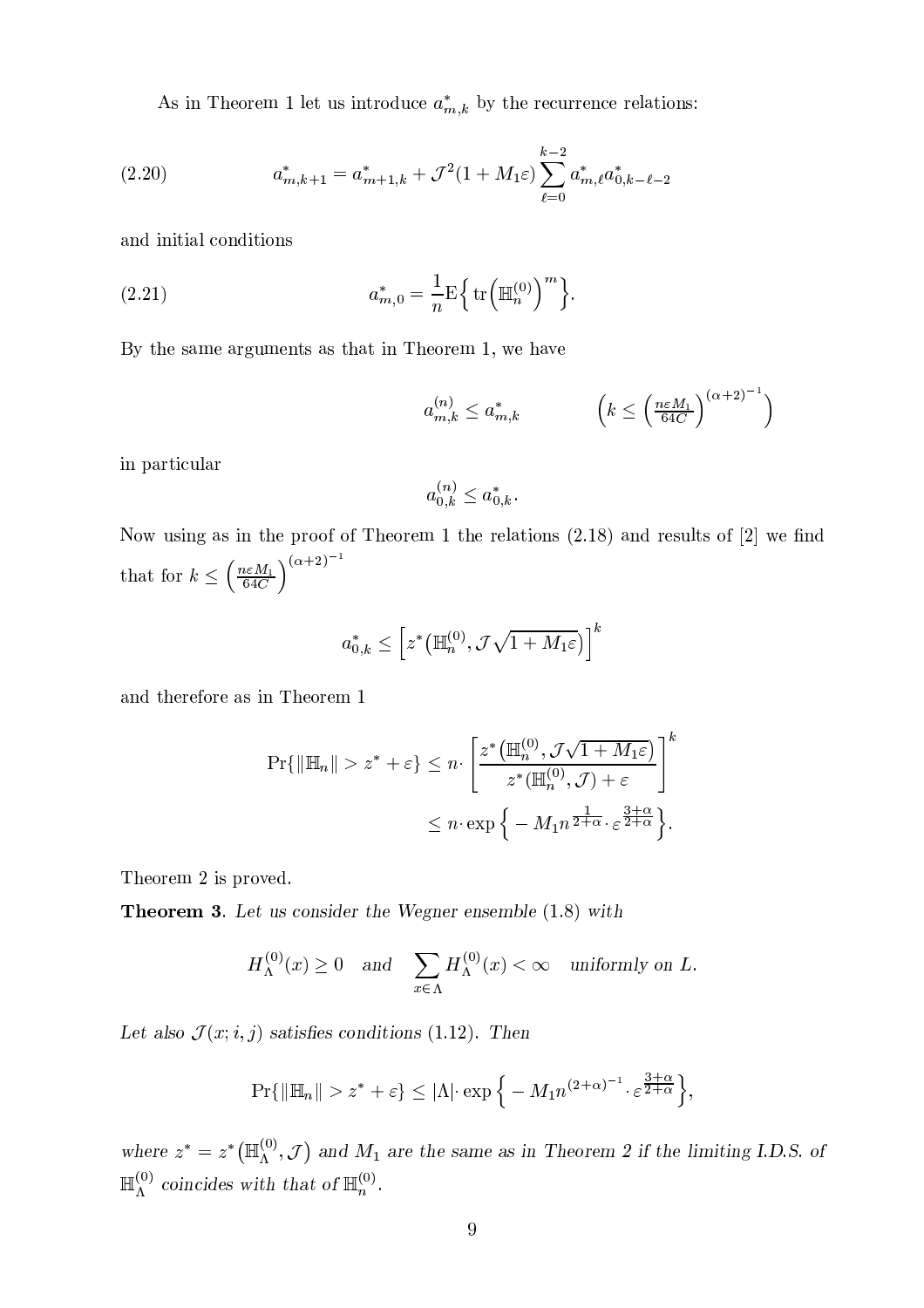To prove Theorem 3 we start from Lemma 3 which is an analog of Lemmas 1 and  $2:$ 

**Lemma 3.** Let  $a_{m,k}^{(n,\Lambda)} = \frac{1}{|\Lambda|_n} E\left\{ \text{tr}(\mathbb{H}_{\Lambda}^{(0)})^m \mathbb{H}_{n,\Lambda}^k \right\}$ . Then for all m and all k such that  $1 \leq k \leq \left(\frac{n\varepsilon M_1}{64C}\right)^{(\alpha+2)^{-1}}$ 

(2.18) 
$$
a_{m,k+1}^{(n,\Lambda)} = a_{m+1,k}^{(n,\Lambda)} + \mathcal{J}^2 \sum_{\ell=0}^{k-2} a_{m,\ell}^{(n,\Lambda)} a_{0,k-\ell-2}^{(n,\Lambda)} + \mathcal{O}\left(\frac{1}{n}\right),
$$

$$
a_{m,k+1}^{(n,\Lambda)} \le a_{m+1,k}^{(n,\Lambda)} + \mathcal{J}^2(1+M_1\varepsilon) \sum_{\ell=0}^{k-2} a_{m,\ell}^{(n,\Lambda)} a_{0,k-\ell-2}^{(n,\Lambda)}
$$

where  $M_1$  is the same as in Lemma 2.

The proof of Lemma 3 is the same as that of Lemma 1. The only difference is in the estimate of  $\Sigma_2^1$  because in this case instead of the inequality (2.12) for  $\Sigma_1^2$  we obtain inequality:

$$
\Sigma_2^1 \le \frac{1}{|\Lambda| n^2} \sum_{\ell_1 + \ell_2 = 2k - 2} \sum_{(x, i_1), (x, i_2)} \mathrm{E}\left\{ \left( \left( \mathbb{H}_{\Lambda}^{(0)} \right)^m \mathbb{H}_{n, \Lambda}^{\ell_1} \right) (x, i_1; x, i_1) H_{n, \Lambda}^{\ell_2} (x, i_2; x, i_2) \right\}
$$

Thus we have to check that for all  $m, \ell$  and  $x \in \Lambda$  we have

$$
\mathrm{E}\Big\{\Big(\big(\mathbb{H}_{\Lambda}^{(0)}\big)^m\mathbb{H}_{n,\Lambda}^{\ell}\Big)(x,i;x,i)\Big\} = a_{m,\ell}^{(n,\Lambda)}.
$$

But since  $\mathbb{H}_{\Lambda}^{(0)}$  is translationaly invariant with periodic boundary condition the last relation is obvious. Then we estimate the difference

$$
\frac{1}{|\Lambda|n^2} \sum_{(x,i_1),(x,i_2)} \mathrm{E}\Big\{ \Big( \big(\mathbb{H}_{\Lambda}^{(0)} \big)^m \mathbb{H}_{n,\Lambda}^{\ell_1} \Big) (x,i_1;x,i_1) H_{n,\Lambda}^{\ell_2}(x,i_2;x,i_2) \Big\} - a_{m,\ell_1}^{(n,\Lambda)} a_{\ell_2}
$$

in the same manner as in Lemma 1, and all other estimates of Lemma 1 may be repeated almost literally.

The derivation of Theorem 3 from Lemma 3 is the same as that of Theorem 2.

**Aknowledgements**: We would like to thank Prof. L.Pastur for fruithful discussion and B.Khoruzhenko for many remarks which improved the whole exposition. M.S. is grateful to C.N.R.S for the financial support.